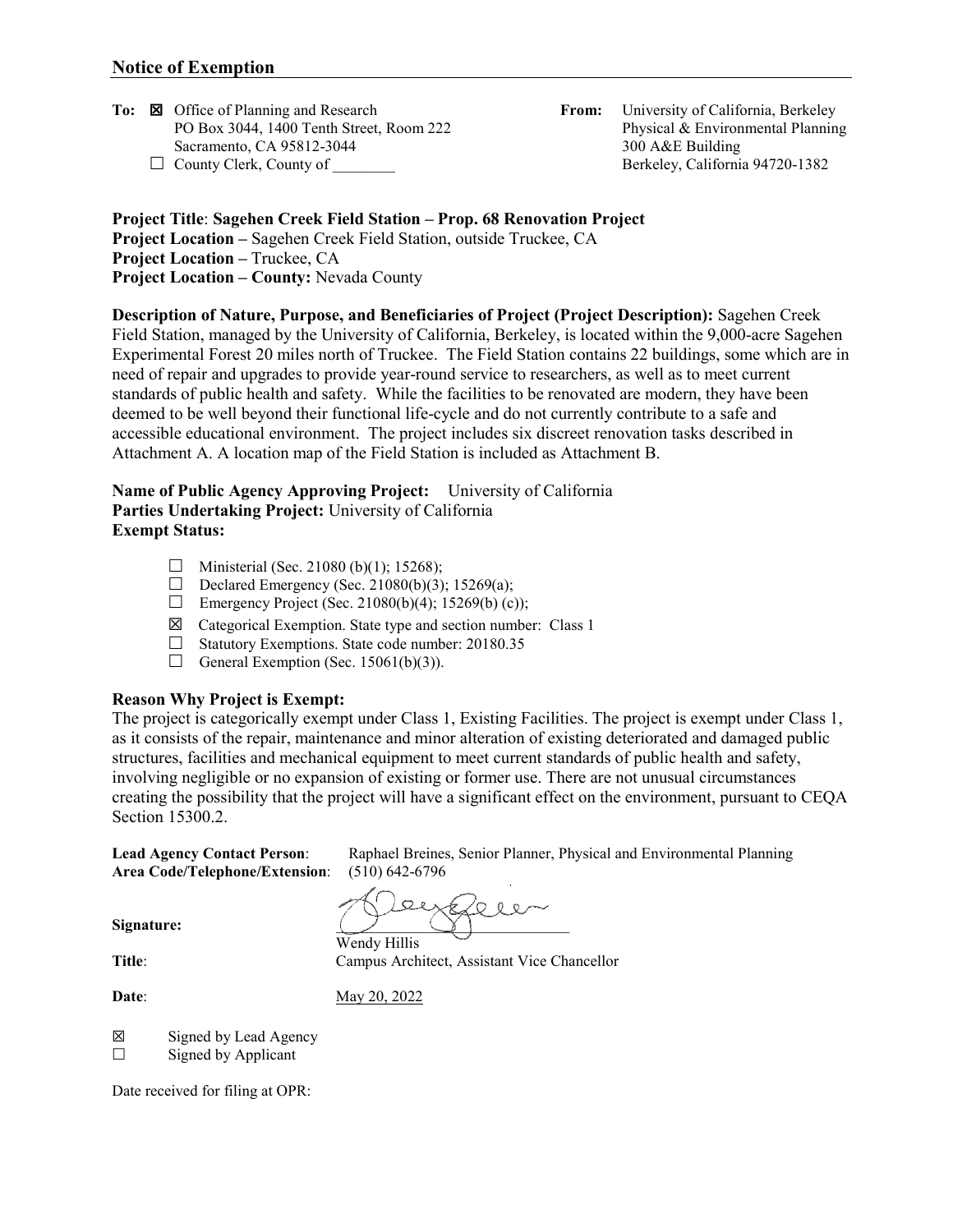# **Sagehen Creek Field Station, University of California, Berkeley Prop 68 Proposal Renovation Project Tasks**

Task 1: Re-roof the Manager's Residence

Task 2: Lead and asbestos abatement

The Station Office (432 square feet) and Manager's Residence are currently in an unsafe condition because of the presence of crumbling asbestos tile flooring and peeling lead paint. This task includes asbestos and lead abatement and the installation of new flooring and new paint in these two facilities to provide a safe space for the Sagehen Creek Field Station's Manager and Steward to work. UC Berkeley will be required to adhere to existing rules and regulations pertaining to handling and removal of potentially hazardous substances.

## Task 3: Restoration of the Station's Office

The Station's Office is currently an unusable space due to the presence of crumbling asbestos tiles and peeling lead paint. Upon completion of Task 2, this task involves renovating the interior of the Office and will also include modifying the space to create new small dry lab and an accessible bathroom. UC Berkeley will be required to adhere to existing rules and regulations pertaining to handling and removal of potentially hazardous substances.

Task 4: Re-siding and re-insulating the Johnson Cabin

The Johnson Cabin is currently the residence of the lead Steward at Sagehen Creek Field Station. Portions of the exterior siding are now missing and this task will replace the siding to allow for year-round occupancy.

Task 5: Restoration of the Botany Lab

This task will include insulation and repair of interior walls of the Botany Lab to convert this space into a usable and accessible area year-round for researchers and educators.

### Task 6: Heating Renovation

The Manager's Residence and the Library currently both have wood stoves, but are in close proximity to Tower 1, a 100-foot tower that gathers data on temperature, humidity, wind, and atmospheric gasses. Therefore, the wood stoves have not been used in years, and the Library in particular is not used during winter months. The task will replace both wood stoves with propane inserts, allowing both areas to be usable during winter months.